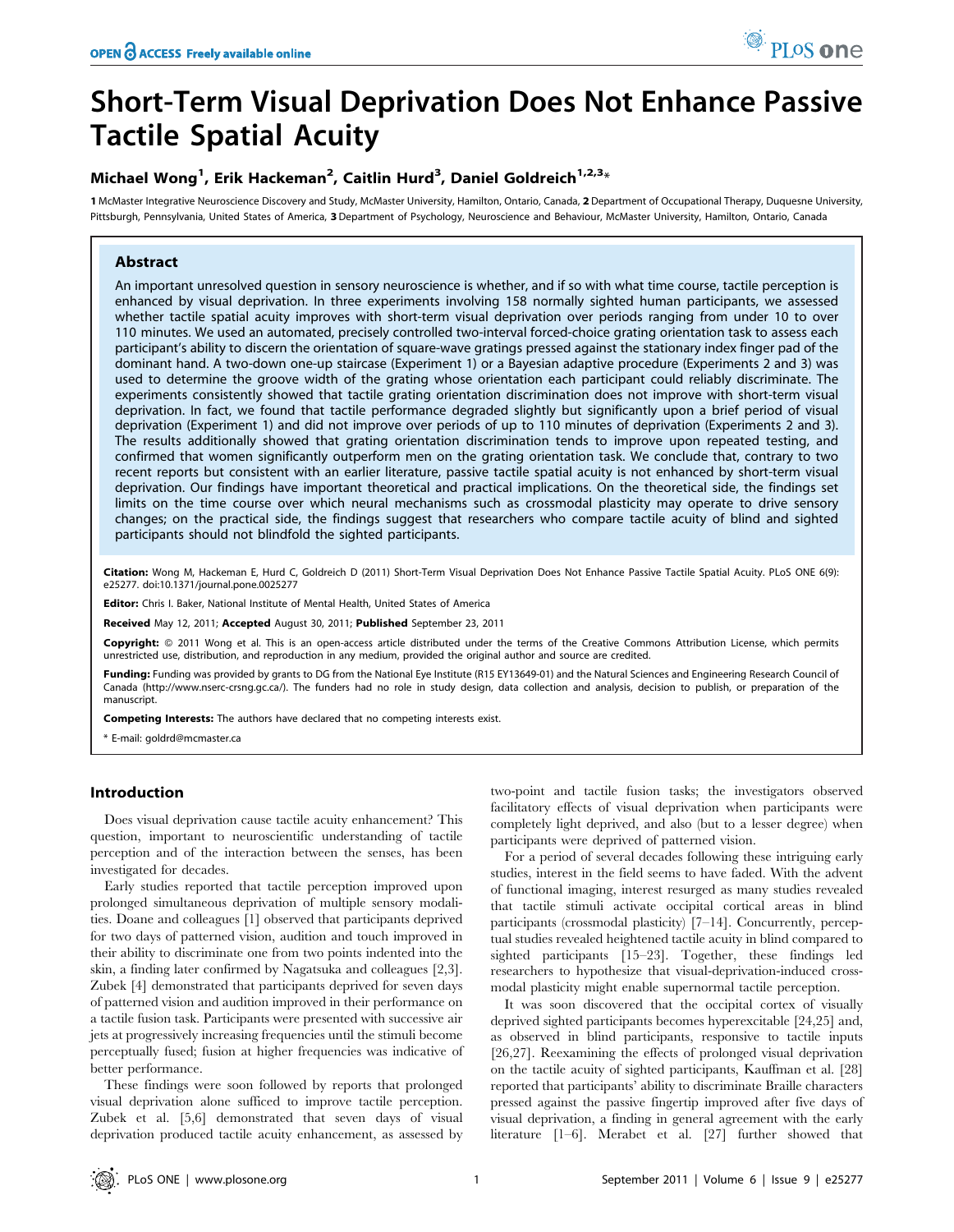transcranial magnetic stimulation applied to the occipital cortex disrupted the ability to distinguish Braille characters among participants who had been blindfolded (and trained on Braille) for five days, but did not affect Braille character discrimination among a control group that had been trained without blindfolding. This result suggested a functional role for the tactile responsiveness acquired by occipital cortex during long-term blindfolding. Neither Kauffman et al. [28] nor Merabet et al. [27] assessed tactile acuity following short-term visual deprivation.

Because tactile responsiveness of occipital cortex occurred within 90 minutes of blindfolding according to one study [26] (but required 5 days of blindfolding according to another [27]), an important unresolved question is whether short-term visual deprivation also results in tactile acuity improvement. The literature on this topic has been controversial. The early literature provided no indication that participants' performance on tactile tasks improved as a consequence of multisensory deprivation spanning two [29,30], four [31], or eight hours [32], or with eight hours of visual deprivation [33] (see Table 1). However, in some of these early studies the participants were not fully light deprived, but were instead deprived only of patterned vision [31,32]; furthermore, these early studies used now-outdated assessments, such as two-point discrimination, that have come under serious criticism as invalid measures of tactile spatial acuity [34].

In contrast to the early literature, two modern studies reported significant effects of short-term visual deprivation on tactile acuity. Comparing a ''non-deprived'' control group to a visually deprived experimental group, Facchini and Aglioti [35] observed significant tactile acuity improvement upon 90 minutes of visual deprivation. Testing a group of participants first in the light and then upon 45 minutes of visual deprivation, Leon-Sarmiento et al. [36] observed that participants' tactile acuity was significantly better in the second test. Both studies employed the grating orientation task (GOT), a modern gold standard test of passive tactile spatial acuity that is not beset by the limitations of the two-point test [34,37,38].

Nevertheless, particular technical aspects of these modern studies may have led the investigators to mistaken conclusions. For instance, Facchini and Aglioti [35] blindfolded all participants for testing; therefore, the performance of their ''non-deprived'' participants is not necessarily representative of tactile acuity under normal visual conditions. Leon-Sarmiento et al. [36] did not use a counterbalanced design, nor did they perform a post-deprivation test upon the restoration of normal vision, or include a nondeprived control group. In the absence of any of these proper controls it is not possible to know whether their data reflect an effect of visual deprivation or simply a practice effect. Finally, both studies used difficult-to-control manual stimulus delivery, in which the investigator presses the tactile gratings by hand onto the participant's fingertip; unintended manual stimulus variability has the potential to mask differences between conditions or to produce apparent differences where none exist.

Here, we report the results of a study designed to resolve the controversy surrounding the effects of short-term visual deprivation on passive tactile spatial acuity. Ours is the first study of shortterm visual deprivation to use a precision-controlled automated tactile grating orientation task [39], and the first to examine the effects of different short-term periods of visual deprivation. In a series of three experiments, we assessed the effects on GOT performance of visual deprivation periods ranging from under 10 to over 110 minutes. The experiments consistently showed that GOT performance does not improve with short-term visual deprivation. We conclude, in agreement with the earlier literature [29–33], that passive tactile spatial acuity is resistant to short-term visual deprivation.

## Results

In three experiments involving 158 participants, we assessed whether tactile spatial acuity improves with short-term visual deprivation. We tested 48 participants in Experiment 1, 44 participants in Experiment 2, and 66 participants in Experiment 3. We used the GOT, a rigorous test of tactile spatial acuity [34,37,38], to assess each participant's ability to discern the orientation of grating stimuli applied to the stationary distal index finger pad of the dominant hand (Figure 1). In all three experiments, we used the Tactile Automated Passive-Finger Stimulator (TAPS), a precision-controlled fully automated tactile stimulus device [39].

## Experiment 1

To investigate whether tactile spatial acuity improves upon brief periods (e.g., under 10 min) of visual deprivation, we used a 2x2 counterbalanced repeated-measures design, testing 48 sighted participants under all four combinations of ambient lighting (light or pitch-dark) and eyelid state (eyes opened or eyes closed) (Figure 2). After the completion of the four conditions (iteration 1), each participant was tested again on the same four conditions in the same order (iteration 2). Two participants could not complete the majority of the test blocks and were excluded from data analysis.

To examine the effects of ambient lighting and eyelid state, we performed a 2 (ambient lighting) x 2 (eyelid state) x 2 (iteration) x 2 (sex) ANOVA. This analysis revealed significant main effects of ambient lighting  $(p = 0.010)$  and of sex  $(p = 0.029)$ . Participants' tactile acuity worsened significantly with visual deprivation, and women significantly outperformed men. On average, thresholds in the dark were 0.09 mm higher than in the light (95% confidence interval,  $0.02 - 0.15$  mm) (Figure 3A), and men's thresholds were 0.25 mm higher than women's (95% confidence interval, 0.03– 0.48 mm).

Although the effect of eyelid state was not significant ( $p = 0.077$ ), participants tended to perform better with eyes opened than closed. The effect of iteration was not significant ( $p = 0.396$ ), but participants tended to perform better in iteration 2 than iteration 1, suggestive of a practice effect (Figure 3B).

We next examined whether the elevation of tactile threshold in the dark depended upon the dark/light testing order. For each participant we computed a difference score: threshold of first iteration 1 test in the dark – threshold of first iteration 1 test in the light. For instance, for a participant tested in the order LC, DC, DO, LO (see Figure 3 legend for definitions), the difference score was DC threshold minus LC threshold. We compared the differences scores of participants tested initially in the light to those of participants tested initially in the dark. An independentsamples t test revealed no significant difference between groups  $(p = 0.251)$ , but the mean difference score was considerably larger for participants initially tested in the dark  $(0.16 \text{ mm } \pm 0.11 \text{ mm})$ ; mean  $\pm$  SE) than for those initially tested in the light ( $-0.03$  mm  $\pm 0.13$  mm). We observed the same (non-significant, p = 0.129) trend in the data from iteration 2: the mean difference score (threshold of first iteration 2 test in the dark – threshold of first iteration 2 test in the light) was considerably larger for participants initially tested in the dark (0.20 mm  $\pm$ 0.10) than for those initially tested in the light  $(-0.02 \text{ mm } \pm 0.09)$ . A parsimonious explanation for this order effect is that it is due to the superposition of two underlying effects: while visual deprivation worsens acuity (elevates threshold), practice tends to improve acuity (lower threshold). Thus, for participants tested in the dark then light, the two effects acted in the same direction, producing a large threshold difference;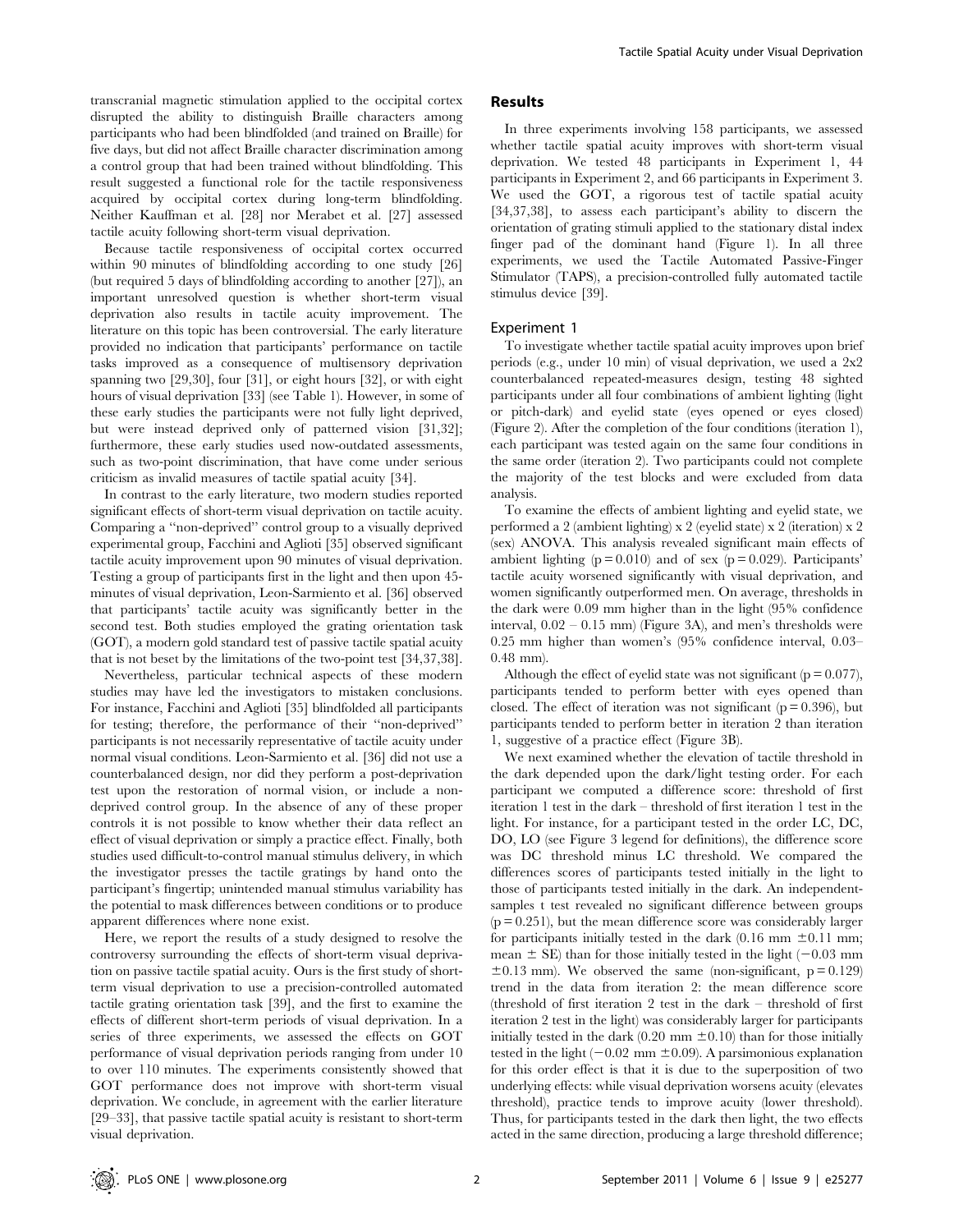Table 1. Summary of visual/multisensory deprivation studies since 1959.

|                                 | <b>Deprivation condition</b> |                  |                  |                    |                             |
|---------------------------------|------------------------------|------------------|------------------|--------------------|-----------------------------|
| Study                           | <b>Vision</b>                | <b>Audition</b>  | <b>Touch</b>     | <b>Deprivation</b> | <b>Task</b>                 |
|                                 |                              |                  |                  | Period             |                             |
| Doane et al. (1959) [1]         | Translucent                  | Mechanical noise | Cotton gloves;   | $2-3$ days         | 2-point discrimination      |
|                                 | goggles                      |                  | forearm-length   |                    | -index finger               |
|                                 |                              |                  | cardboard cuffs  |                    | -forearm                    |
|                                 |                              |                  |                  |                    | -upper arm*                 |
|                                 |                              |                  |                  |                    | -forehead*                  |
| Cohen et al. (1962) [29]        | Pitch-dark room              | Sound-attenuated | Not deprived     | 2 hours            | 2-point discrimination      |
|                                 |                              | room             |                  |                    | -palm                       |
|                                 |                              |                  |                  |                    | -back of hand               |
|                                 |                              |                  |                  |                    | Letter tracing              |
|                                 |                              |                  |                  |                    | -forehead                   |
|                                 |                              |                  |                  |                    | -back of hand               |
| Kamchatnov (1962) [33]          | Dark room                    | Not deprived     | Not deprived     | 8 hours            | 2-point discrimination      |
|                                 |                              |                  |                  |                    | -index finger               |
|                                 |                              |                  |                  |                    | -thumb                      |
|                                 |                              |                  |                  |                    |                             |
|                                 |                              |                  |                  |                    | -upper arm                  |
| Pollard et al. (1963) [32]      | Translucent dome             | White noise      | Cotton mittens:  | 8 hours            | 2-point discrimination      |
|                                 | or translucent               |                  | feet separated & |                    | -test site not specified    |
|                                 | goggles                      |                  | bound            |                    |                             |
| Nagatsuka & Maruyama (1963) [2] | Translucent                  | Semi-soundproof  | Cardboard cuffs  | 2 days             | 2-point discrimination      |
|                                 | goggles                      | Room             |                  |                    | -back of hand*              |
| Culver et al. (1964) [30]       | Pitch-dark room              | Sound-attenuated | Not deprived     | 2 hours            | Tactile localization        |
|                                 |                              | room             |                  |                    | -palm                       |
| Nagatsuka & Suzuki (1964) [3]   | Translucent                  | Semi-soundproof  | Cardboard cuffs  | 2 days             | 2-point discrimination      |
|                                 | goggles                      | room             |                  |                    | -back of hand*              |
| Reitman & Cleveland (1964) [31] | Translucent                  | White noise      | Cotton gloves;   | 4 hours            | Punctate pressure detection |
|                                 | goggles                      |                  | arm-length       |                    | -index finger               |
|                                 |                              |                  | cardboard cuffs  |                    | -wrist                      |
|                                 |                              |                  |                  |                    | 2-point discrimination      |
|                                 |                              |                  |                  |                    | -forearm                    |
| Zubek (1964) [4]                | Translucent                  | White noise      | Heavy leather    | 7 days             | Tactile fusion              |
|                                 | goggles                      |                  | gloves           |                    | -index finger*              |
|                                 |                              |                  |                  |                    | -forearm*                   |
| Zubek et al. (1964a) [6]        | Black mask                   | Not deprived     | Not deprived     | 7 days             | 2-point discrimination      |
|                                 |                              |                  |                  |                    | -palm*                      |
|                                 |                              |                  |                  |                    | Tactile fusion              |
|                                 |                              |                  |                  |                    | -index finger*              |
|                                 |                              |                  |                  |                    | -forearm*                   |
|                                 |                              |                  | Not deprived     |                    |                             |
| Zubek et al. (1964b) [5]        | Translucent                  | Not deprived     |                  | 7 days             | 2-point discrimination      |
|                                 | goggles                      |                  |                  |                    | -palm                       |
|                                 |                              |                  |                  |                    | <b>Tactile fusion</b>       |
|                                 |                              |                  |                  |                    | -index finger*              |
|                                 |                              |                  |                  |                    | -forearm*                   |
| Kauffman et al. (2002) [28]     | Blindfold                    | Not deprived     | Not deprived     | 5 days             | Braille dot discrimination  |
|                                 |                              |                  |                  |                    | -index finger*              |
| Facchini & Aglioti (2003) [35]  | Opaque goggles               | Not deprived     | Not deprived     | 90 minutes         | Grating orientation         |
|                                 |                              |                  |                  |                    | -index finger*              |
| Merabet et al. (2008) [27]      | Blindfold                    | Not deprived     | Not deprived     | 5 days             | Punctate pressure detection |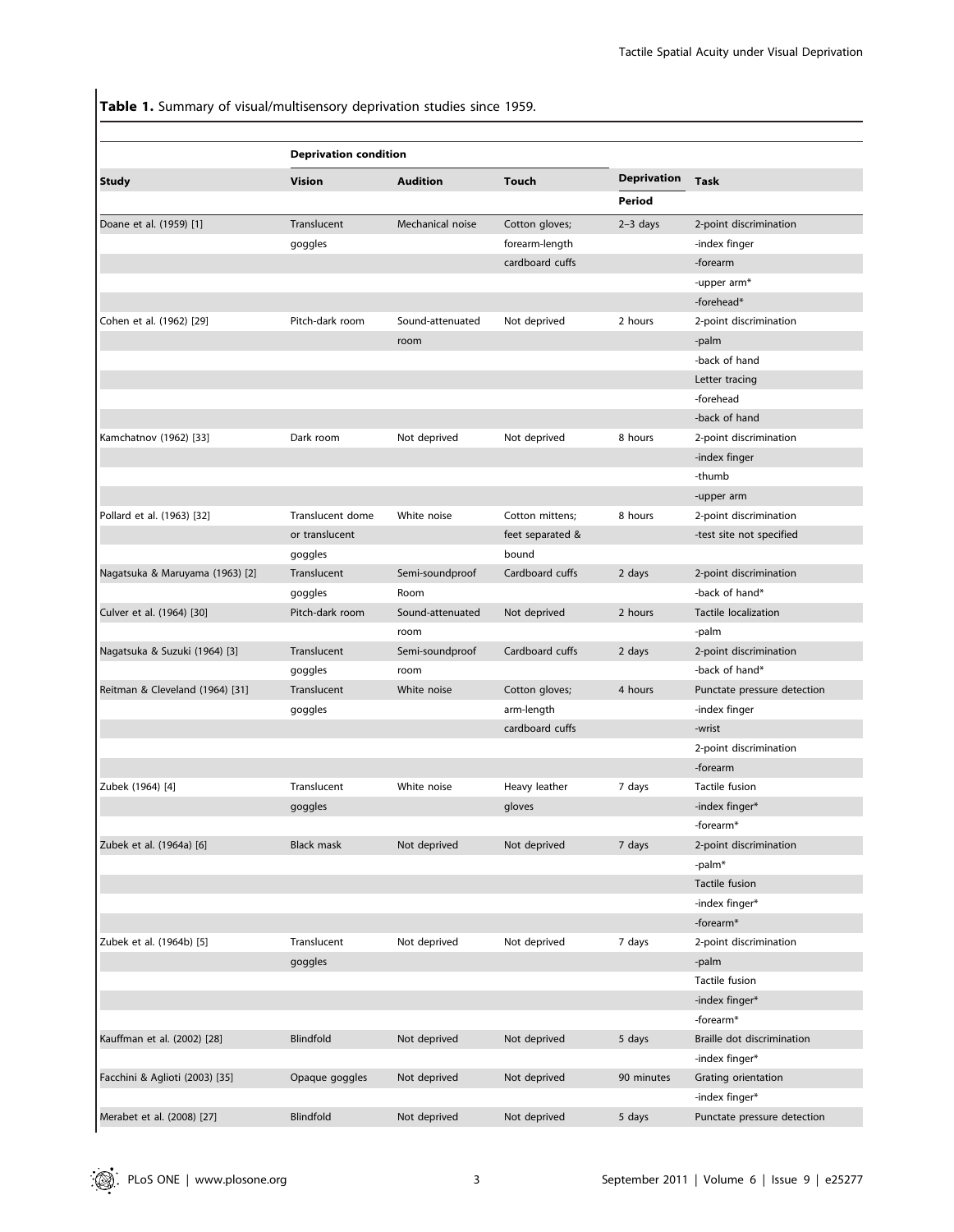|                                   | <b>Deprivation condition</b> |                 |              |                    |                            |  |  |
|-----------------------------------|------------------------------|-----------------|--------------|--------------------|----------------------------|--|--|
| <b>Study</b>                      | <b>Vision</b>                | <b>Audition</b> | <b>Touch</b> | <b>Deprivation</b> | <b>Task</b>                |  |  |
|                                   |                              |                 |              | Period             |                            |  |  |
|                                   |                              |                 |              |                    | -index finger              |  |  |
|                                   |                              |                 |              |                    | Braille dot discrimination |  |  |
|                                   |                              |                 |              |                    | -index finger*             |  |  |
|                                   |                              |                 |              |                    | Grating orientation        |  |  |
|                                   |                              |                 |              |                    | -index finger              |  |  |
| Leon-Sarmiento et al. (2008) [36] | Opaque goggles               | Not deprived    | Not deprived | 45 minutes         | Grating orientation        |  |  |
|                                   |                              |                 |              |                    | -index finger*             |  |  |

\*Statistically significant improvement. For a review of the early studies, see Zubek et al. [52]. doi:10.1371/journal.pone.0025277.t001

for participants tested in the light then dark, the two effects acted in opposite directions, nullifying the threshold difference.

#### Experiment 2

Having observed no improvement in tactile spatial acuity with brief visual deprivation (Experiment 1), we wondered whether a longer period of visual deprivation would improve participants' tactile spatial acuity and, if so, whether the improvement would occur abruptly or gradually. Accordingly, in Experiment 2 we lengthened the visual deprivation period to 70 minutes.

Participants were assigned to one of four groups. In the nondeprived group, participants were tested in the light 10 times. In the three visually deprived groups, participants were tested in the light twice before and three times after a period of 90 minutes in the pitch-dark. The sequence of events in the dark differed by group (Figure 4). We conducted the experiment until each group contained 10 participants who had successfully completed testing. This required the testing of 44 participants in total, because four participants could not perform the task beyond chance level and were therefore excluded from data analysis.



Figure 1. Grating orientation task (GOT). A. Participants were seated upright with their tested hand resting in prone position on a tabletop. In Experiments 2 and 3, a box occluded the participant's tested hand from view. B. In each trial, a grating stimulus contacted the tested finger pad twice, once with the gratings aligned vertically, and once with the gratings aligned horizontally. The images in A and B are not drawn to scale.

doi:10.1371/journal.pone.0025277.g001

To analyze the data from each group, we performed a one-way repeated-measures ANOVA across testing blocks. We observed no significant change in GOT performance within any group (Figure 5): non-deprived (10 blocks,  $p = 0.711$ ), repeatedly tested (10 blocks,  $p = 0.941$ ), passively stimulated (6 blocks,  $p = 0.677$ ), unstimulated (6 blocks,  $p = 0.361$ ). These results indicate both that the participants' performance in the dark was equivalent to their performance in the light, and that performance did not improve significantly with practice. As in Experiment 1, the data suggested a non-significant practice trend (e.g., compare the first and final test block thresholds in Fig. 5B, C, D).

To examine the effect of sex, we averaged the threshold of each participant across all test blocks and performed an independentsamples t test to compare the mean thresholds for women and men. This analysis revealed that women significantly outperformed men  $(p = 0.015)$ . On average, men's thresholds were 0.35 mm higher than women's (95% confidence interval, 0.07 – 0.63 mm).

## Experiment 3

Having observed no improvement in tactile spatial acuity in Experiments 1 and 2, we wondered whether a somewhat longer period of deprivation might result in acuity enhancement. In



Figure 2. Experiment 1 conditions. In a two-by-two repeated measures design, every participant was tested under four conditions: two conditions of ambient lighting (dark and light) by two conditions of eyelid state (eyes opened and eyes closed). Each participant completed the four conditions twice. The experiment duration was approximately 80 minutes.

doi:10.1371/journal.pone.0025277.g002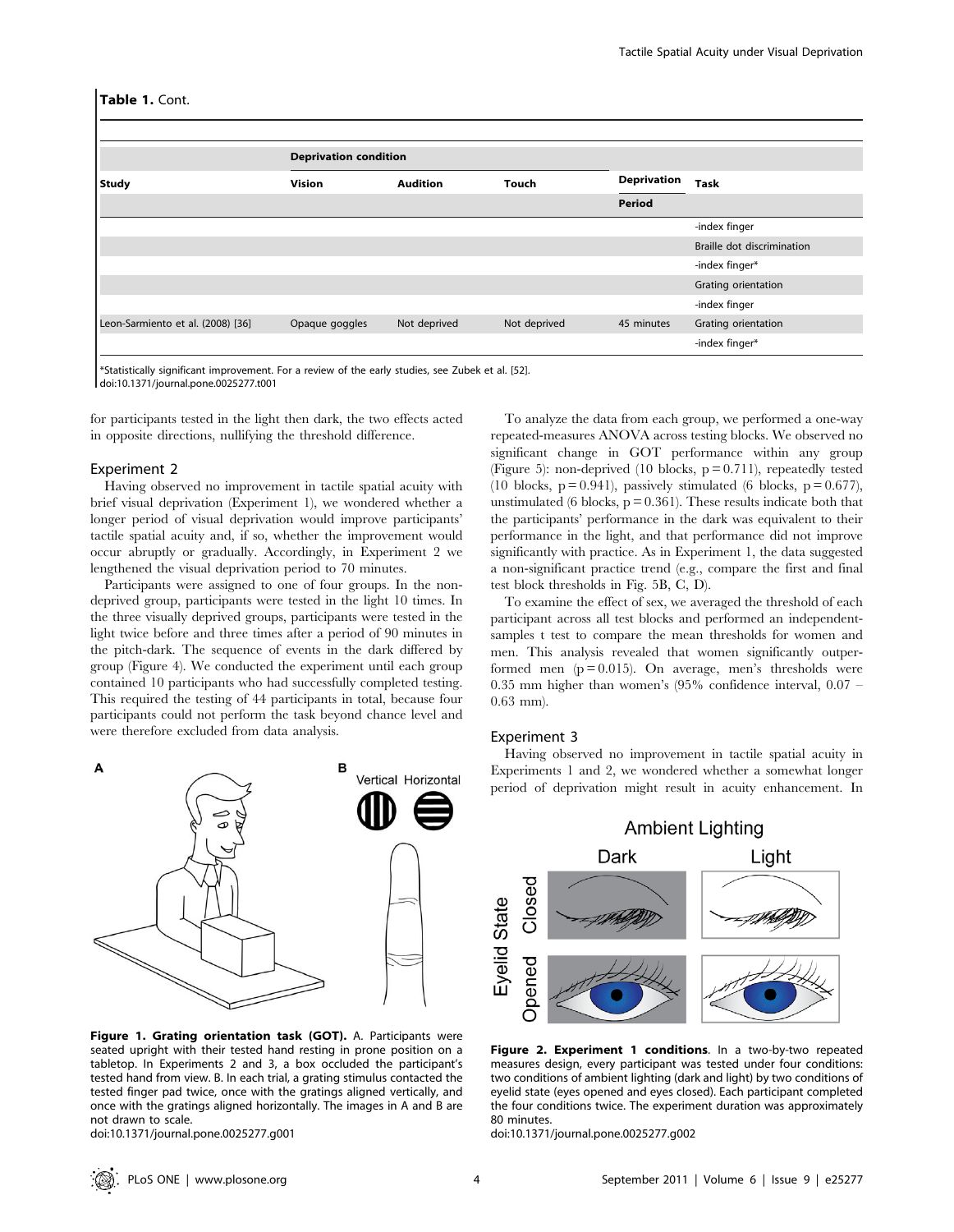

Figure 3. Experiment 1 data. A, Participants' mean 70.71% thresholds are shown for the two conditions of ambient lighting (pitch-darkness, left; indoor fluorescent lighting, right) and eyelid state (eyes closed, filled squares; eyes opened, open squares). The solid lines connecting the symbols illustrate the effect of ambient lighting. Errors bars represent 1 SEM; the error bars on upper and lower symbols are displaced in opposite directions for visual clarity. B, Participants' mean 70.71% thresholds are plotted for each condition in the first and second iterations separately (darkness with eyes closed, DC; light with eyes closed, LC; darkness with eyes opened, DO; light with eyes opened, LO). Data in (A) and (B) are from 46 participants. doi:10.1371/journal.pone.0025277.g003

addition, we wondered whether participants might have lost alertness during the visual deprivation period in Experiment 2, perhaps resulting in a worsening of performance that masked a true benefit of visual deprivation. Accordingly, we further lengthened the visual deprivation period to 110 minutes, and to safeguard participant alertness we recruited participants in sets of three and encouraged conversation during the visual deprivation period. In keeping with Facchini and Aglioti [35], we decided to use just two groups of participants – a visually deprived group and a nondeprived group – and to test each participant just three times.

We tested 66 participants. Five participants could not perform the task beyond chance level, and were therefore excluded from data analysis. Each set of three participants was assigned to one of two groups: a non-deprived group  $(n = 29)$  and a visually deprived group  $(n = 32)$ . Participants in both groups were tested three times: before a 110-minute conversation period, immediately following the conversation period, and 120 minutes following the second test. Whereas participants in the non-deprived group were always in the light, those in the visually deprived group were in the pitchdark during the conversation period and the second test (Figure 6).

To examine whether 110 minutes of visual deprivation improves GOT performance, we performed a 3 (test block) x 2

(group: visually deprived, non-deprived) x 2 (sex) ANOVA. This analysis revealed a significant main effect of sex  $(p = 0.008)$ , indicating that women outperformed men. There was no significant main effect of test block or of group, nor was there a significant test block x group interaction. Thus, visual deprivation did not affect tactile spatial acuity.

One-way repeated-measures ANOVAs performed separately for each group confirmed that across the three test blocks there was no significant change in the performance of participants in the visually deprived group  $(p = 0.435)$  (Figure 7A) or the nondeprived group  $(p = 0.115)$  (Figure 7B). As in Experiments 1 and 2, however, we observed a non-significant trend for improvement with repeated testing. In both groups, first test thresholds were greater than second and third test thresholds; from test 1 to test 2, thresholds decreased on average by 0.15 mm in the non-deprived group (Figure 7A) and by 0.09 mm in the visually deprived group (Figure 7B).

To quantify the difference between thresholds of men and women, we averaged each participant's thresholds across the three tests (without regard to group). On average, men's thresholds were 0.28 mm higher than women's (95% confidence interval, 0.08 – 0.48 mm).



Figure 4. Experiment 2 conditions. One group of non-deprived and three groups of visually deprived participants were tested on the GOT (white squares). In the passively stimulated group, participants received grating stimuli that they were not required to discriminate (blue squares). Blocks were separated by 8-minute rest periods (short horizontal lines). The shaded rectangle indicates the period of visual deprivation. The experiment duration was approximately 170 minutes. doi:10.1371/journal.pone.0025277.g004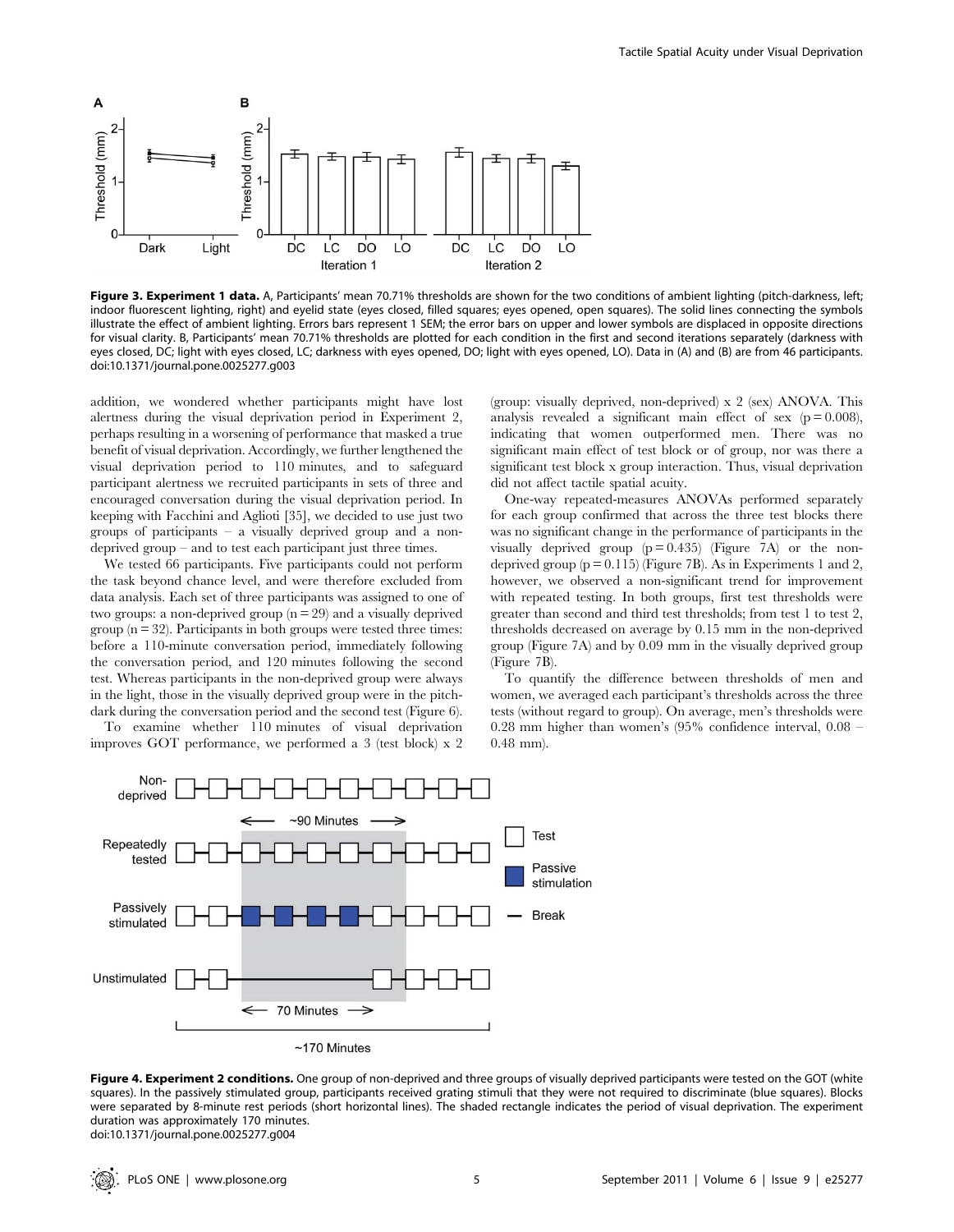

Figure 5. Experiment 2 data. GOT performance (mean 76% threshold) of the four groups (n = 10 participants per group): A, non-deprived. B, repeatedly tested. C, passively stimulated. D, unstimulated. The shaded rectangles in B–D delineate the visual deprivation period. Errors bars represent  $\pm$ 1 SEM. doi:10.1371/journal.pone.0025277.g005

## Discussion

Contrary to previous reports [35,36], we have shown that shortterm visual deprivation does not improve tactile spatial acuity as measured with the GOT. Across three experiments, participants' ability to discern grating orientation either worsened slightly or remained stable following visual deprivation.

## Short-term visual deprivation does not enhance tactile spatial acuity

The experiments reported here provide clear and consistent evidence that short-term visual deprivation does not enhance passive tactile spatial acuity.



Figure 6. Experiment 3 conditions. A non-deprived group and a visually deprived group of participants were tested three times on the GOT (white squares). A 110-minute conversation period separated the first and second tests, and a 120-minute break separated the second and third tests. The shaded rectangle indicates the period of visual deprivation. The experiment duration was approximately 260 minutes. doi:10.1371/journal.pone.0025277.g006

Using a counterbalanced repeated-measures design, we found in Experiment 1 that tactile spatial acuity actually worsened to a small but significant degree upon short-term visual deprivation. Participants performed significantly worse in the dark than in the light, and tended (although not significantly) to perform worse with their eyes closed than opened. Of the four conditions under which they were tested, participants performed best on average in the condition with the greatest visual stimulation (eyes opened in the light). These results may be attributable to a loss of alertness experienced during visual deprivation, or to some other cause.

Tracking tactile spatial acuity over 70 minutes of visual deprivation, we found in Experiment 2 that this period of deprivation did not result in tactile perceptual improvement. This was true irrespective of whether during visual deprivation the participant received no tactile stimulation, unattended tactile stimulation, or repeated GOT testing. Similarly, in Experiment 3, participants performed equivalently before and after 110 minutes of visual deprivation. Thus, our results consistently show that tactile spatial acuity does not improve during short-term visual deprivation.

In contrast to Experiment 1, in Experiments 2 and 3 we did not observe a significant worsening of GOT performance upon visual deprivation. We propose that this apparent discrepancy is explained by two factors: 1) The fact that all visually-deprived participants in Experiments 2 and 3 were first tested in the light, whereas half the participants in Experiment 1 were first tested in the dark, and 2) The fact that all three experiments revealed a trend (although non-significant) for thresholds to decrease slightly with repeated testing, consistent with previous reports (for nonsignificant GOT practice effects, see [17,40]; for significant practice effect, see [41]).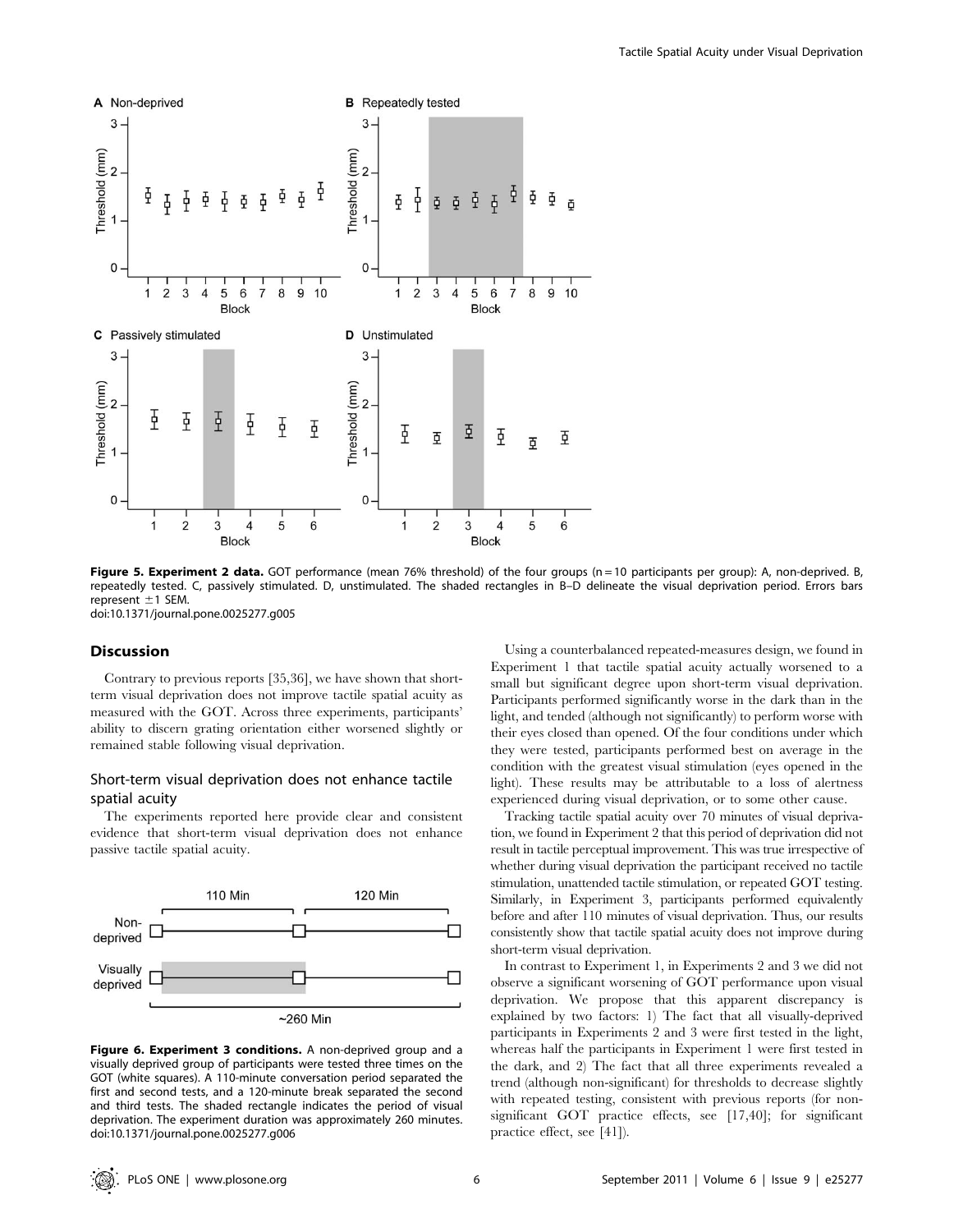

Figure 7. Experiment 3 data. GOT performance (mean 76% threshold) of the two groups: A, non-deprived (n = 29 participants). B, visually deprived (n = 32 participants). The shaded rectangle in B delineates the visual deprivation period. Error bars represent  $\pm 1$  SEM. doi:10.1371/journal.pone.0025277.g007

Because of the practice effect trend, participants tested first in the light and then in the dark will tend to show nearly equivalent performance on the two tests: the worsening of acuity due to visual deprivation is counteracted to some degree by the practice effect. This phenomenon seems evident in much of the data from Experiments 2 and 3. For instance, Figures 5C and D (and, to a lesser extent, Fig. 5A) suggest a tendency for thresholds to lower with repeated testing in the light. That practice effect trend, however, appears to be largely arrested (Fig. 5C) or counteracted (Fig. 5D) upon visual deprivation, resuming only upon the return of the participant to the light (Fig. 5B, C, D). Similarly, Figures 7A and B both show a trend for thresholds to lower between blocks 1 and 2, but this trend is slightly smaller in Figure 7B than in Figure 7A, presumably because the effect of visual deprivation partially counteracted the practice-associated threshold reduction.

Consistent with this interpretation, we noticed in Experiment 1 that the mean threshold difference score (first test in the dark – first test in the light) was large and positive only among participants who were initially tested in the dark (0.16 mm). The corresponding difference score for participants who were initially tested in the light  $(-0.03 \text{ mm})$  indicates that those participants did not on average worsen when subsequently tested in the dark. This trend repeated in iteration  $2(0.20 \text{ mm vs. } -0.02 \text{ mm})$ . A parsimonious explanation for this order effect is that it is due to a trend for practice to improve acuity (lower thresholds) from one testing block to the next, together with a trend for visual deprivation to worsen acuity (raise thresholds).

This explanation reconciles the apparent discrepancy between Experiment 1, which revealed a slight but significant worsening of acuity under conditions of visual deprivation, and Experiments 2 and 3, which did not. Experiment 1 used a counterbalanced design so that the average difference observed between conditions was robust against practice effects, whereas Experiments 2 and 3 always tested participants in the light prior to testing them in the dark.

Most importantly, we note that Experiments 1, 2 and 3 all clearly support the conclusion that short-term visual deprivation does not improve tactile spatial acuity. If our explanation above is correct, all three experiments indeed lend support to the conclusion that tactile spatial acuity tends to worsen under shortterm visual deprivation.

#### Comparison to previous visual deprivation GOT studies

Our results stand in stark contrast to those of Facchini and Aglioti [35], who reported that participants' tactile spatial acuity significantly improved after 90 minutes of visual deprivation, and Leon-Sarmiento et al. [36], who reported improvement after just 45 minutes of visual deprivation (each study reported approximately 0.2 mm average reduction in GOT threshold following light deprivation). Although our results disagree with those of Facchini and Aglioti [35] and Leon-Sarmiento et al. [36], they are in general agreement with the results of earlier studies [29–33] that reported no effects on tactile acuity of short-term visual or multisensory deprivation. The results from the present study, however, are most directly comparable to those of Facchini and Aglioti [35] and Leon-Sarmiento et al. [36], because unlike the earlier studies, Facchini and Aglioti [35], Leon-Sarmiento et al. [36] and the current study used the GOT to test passive tactile spatial acuity.

How might the results of Facchini and Aglioti [35] and Leon-Sarmiento et al. [36] be understood in light of the results of the present study? It is possible but unlikely that the discrepancy between these studies and ours owes to random statistical fluctuation. Facchini and Aglioti [35] tested 28 participants divided equally into visually deprived and non-deprived groups. Leon-Sarmiento et al. [36] tested 13 neurologically normal participants (for comparison with hyperhidrosis patients). Each of our experiments had sample sizes greater than those of [35,36]. Given the respectable sample sizes of the three studies, we would expect random statistical fluctuation to produce only minor variation in average threshold values.

If the discrepancy between studies did not arise from statistical fluctuation, another possibility is that it arose from unintended variability in stimulus-delivery parameters. The GOT provides a rigorous measure of tactile spatial acuity by assessing participants' ability to discern the orientation of grating stimuli pressed orthogonally against a body part [34,37,38]. However, even small non-orthogonal movement upon contact with the test site greatly facilitates perception of grating orientation. Following common practice, Facchini and Anglioti [35] and Leon-Sarmiento et al. [36] used manual stimulus delivery, the investigator pressing the gratings by hand against the participant's skin. In such cases, avoiding unintended movement and controlling a host of other stimulus-delivery parameters (e.g., contact force, onset velocity, stimulus duration) is very difficult even with great care and concentration on the part of the experimenter. It is for these reasons that we prefer to use a precision-controlled automated testing device to conduct the GOT [39].

Two additional methodological considerations may explain the discrepancy between these studies and ours. First, Leon-Sarmiento et al. [36] tested all subjects initially in the light, and next at the end of a 45-minute period of visual deprivation. Unfortunately, the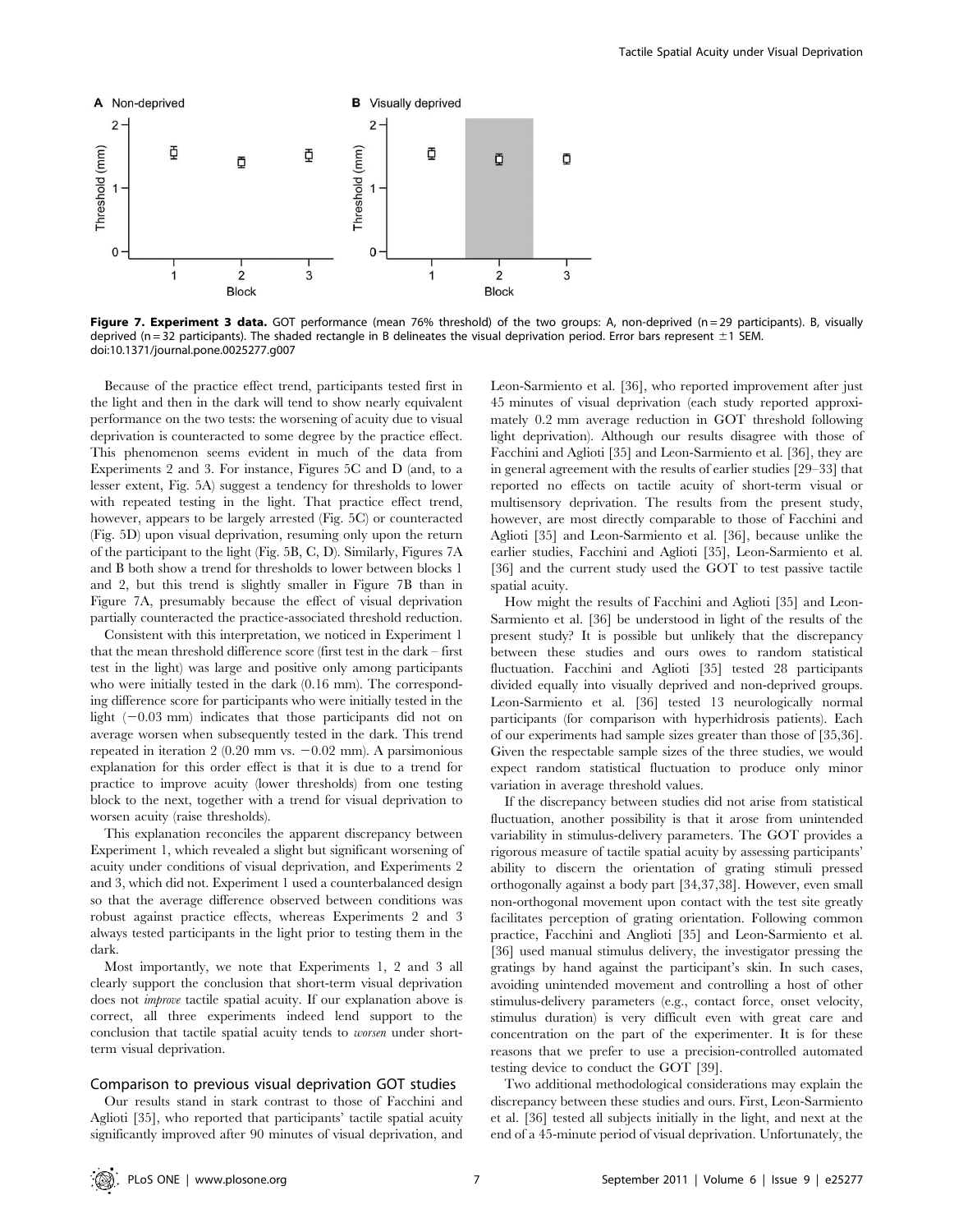investigators did not use a counterbalanced design (in which half the participants would have been tested in the opposite order), nor did they include a third test after restoration of the light, or test a non-deprived control group. In the absence of any of these controls it is not possible to know whether the results obtained were due to an effect of visual deprivation, or simply to a practice effect.

Second, Facchini and Aglioti [35] used opaque goggles to blindfold the participants in both groups for testing purposes. Thus, one of their groups (the ''visually deprived'' group) was continuously blindfolded (during test 1, a 90-minute inter-test interval, and test 2), whereas the other (the ''non-deprived'' group) was in fact also blindfolded, but only during testing. Perhaps these intermittently blindfolded participants performed poorly on each test, as their attention to the task was distracted by the recent addition of the goggles, whereas the continuously blindfolded participants likewise performed poorly on the first test but then habituated to the goggles over time, returning towards normal performance for the second test. (When later tested blindfolded for a third time, following a prolonged period of light exposure, the performance of both groups would once again worsen towards a similar level, as observed). Unfortunately, Facchini and Aglioti [35] did not test participants un-blindfolded and in the light, either before or after the blindfold tests. In the absence of this crucial comparison condition, it is not possible to know whether the apparent improvement of their continuously blindfolded group was in fact simply a return towards normal performance.

## Practical implications for sensory testing studies

In light of the results of Experiment 1, we caution against the blindfolding of sighted participants in tactile psychophysics studies, as this procedure may inadvertently worsen participants' tactile acuity. For instance, although it is becoming increasingly clear that the tactile acuity of blind participants is better than that of sighted participants [15–23], blindfolding sighted participants during testing may exaggerate the extent to which blind participants are better. This may explain the larger mean GOT difference between blind and sighted participants (0.42 mm) reported by Van Boven et al. [22] – who blindfolded their sighted participants – than by Goldreich and Kanics [17] (0.33 mm) and Wong et al. [23] (0.2 mm), who tested their sighted participants un-blindfolded and in the light.

Another practical consequence of this study is that investigators of tactile spatial acuity should be aware of the tendency for women to outperform men, and design and analyze their studies accordingly. In all three experiments reported here, we found that women significantly outperformed men on the GOT. This result is consistent with previous reports [17,22,23,42]. A study from our laboratory [42] revealed that the better acuity of women owes to their smaller fingers, and provided some evidence in support of the hypothesis that Merkel mechanoreceptors are more densely packed within smaller fingers. Thus, we recommend that investigators performing between-groups studies (e.g., comparisons between blind and sighted participants) take care to maintain participant sex ratios equal across groups, and / or to incorporate participant sex – if not finger size - as a factor in their statistical analyses.

## Effects of prolonged visual deprivation and crossmodal plasticity

In contrast to short-term visual deprivation, several studies have reported that prolonged visual deprivation does drive tactile acuity enhancement [5,6,27,28]. Surprisingly, however, Merabet et al. [27] found that five days of visual deprivation coupled with Braille

training were insufficient to improve participants' performance on the GOT beyond the levels of improvement observed in a nonvisually-deprived Braille-trained control group (a significant effect of visual deprivation was found only on a Braille character recognition task, not on the GOT). Thus, it is possible that the GOT taps into a feature of tactile processing that is particularly resistant to improvement with visual deprivation. Alternatively, it is possible that the multi-day tactile training regimen undertaken by the participants in Merabet et al. [27] resulted in ceiling GOT performance, precluding additional effects of visual deprivation. These possibilities should be investigated in future studies.

What neural mechanism might underlie visual deprivationinduced tactile acuity enhancement?

In the absence of vision, the visual cortex becomes responsive to tactile inputs (crossmodal plasticity) [26,27]. Tactile activation of primary visual cortex appears to be weak, if present at all, within two hours of visual deprivation [26,43], and emerges more robustly after five days of deprivation [27]. Correspondingly, the results of the present study and others indicate that tactile acuity is unaffected by short-term (minutes to hours) visual deprivation [29– 33], but improves upon long-term (days) visual deprivation [5,6,27,28]. These observations raise the hypothesis that crossmodal plasticity underlies the tactile acuity enhancement observed upon prolonged visual deprivation. In support of this hypothesis, transcranial magnetic stimulation (TMS) applied to the occipital cortex of sighted participants who were visually deprived for five days disrupted their ability to perform a Braille character discrimination task on which they had been previously trained [27].

Crossmodal plasticity coupled with extensive daily reliance on the sense of touch may also underlie tactile acuity enhancement in blindness [15–23].

## Conclusion

In three experiments, we show consistently that short-term visual deprivation for periods up to 110 minutes does not enhance passive tactile spatial acuity. We note that in contrast to short-term visual deprivation, prolonged visual deprivation does reportedly drive tactile acuity enhancement. Investigations that couple perceptual testing with neural imaging will help to elucidate the mechanism by which prolonged visual deprivation enhances tactile acuity.

## Materials and Methods

We conducted three experiments involving 158 participants. None of the participants tested in one experiment were tested in any other. None of the participants had previous experience with the grating orientation task. Experiment 1 was conducted at Duquesne University (Pittsburgh, PA, USA) and Experiments 2 and 3 at McMaster University (Hamilton, ON, Canada).

#### Ethics Statement

Experiment 1 was approved by the Duquesne University Institutional Review Board; Experiments 2 and 3 were approved by the McMaster University Research Ethics Board. All participants provided written consent and received monetary compensation and/or course credit for their participation.

#### Experiment 1

Participants. Forty-eight normally sighted participants (24 men, 24 women, ages 18.4–22.8 years, median age 20.9 years) took part in Experiment 1. Inclusion criteria ensured that participants did not have (by self report) dyslexia, diabetes,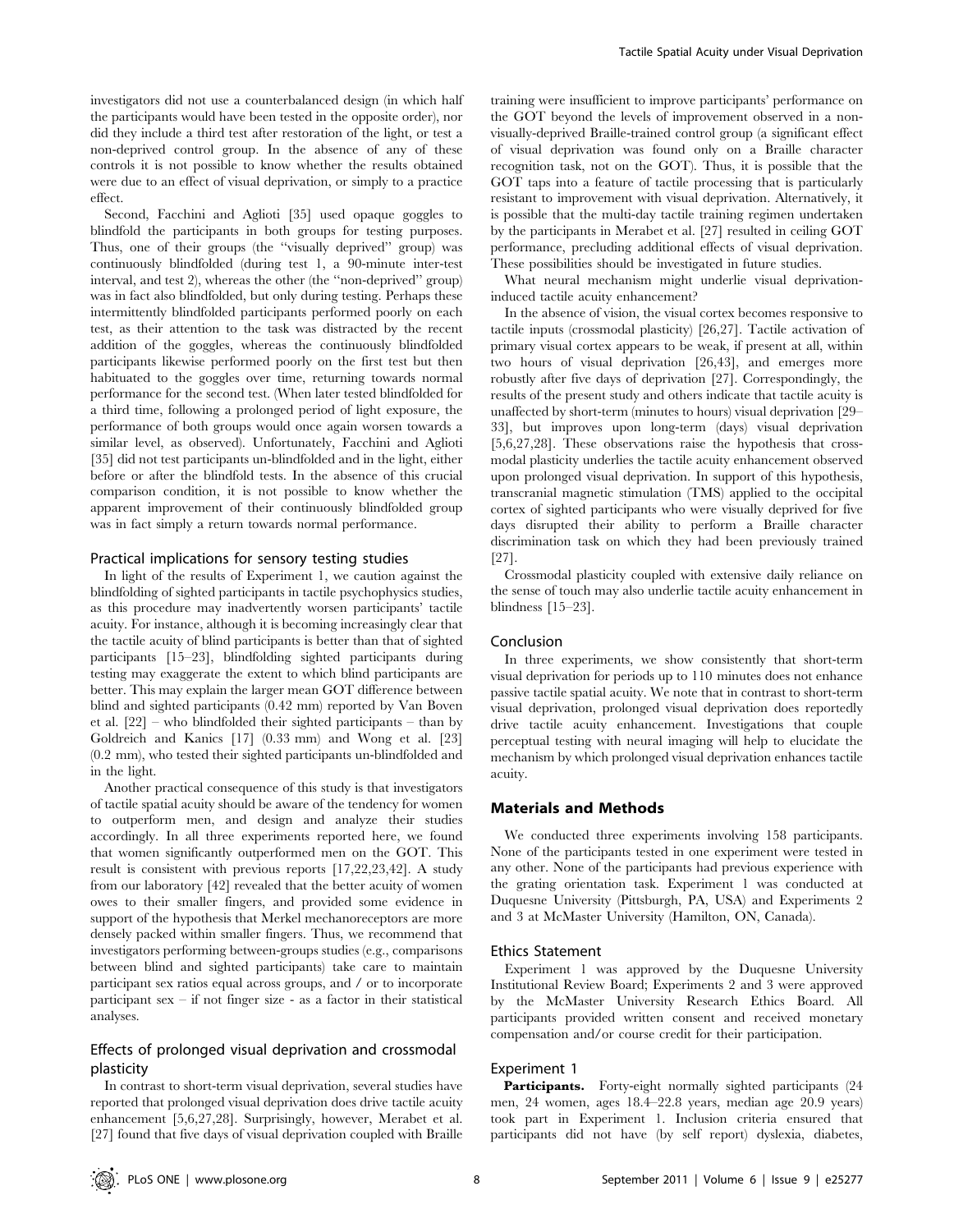nervous system disorders, or injuries or calluses on the index finger of the dominant hand (the finger was inspected in the laboratory to verify its condition). Dyslexia was an exclusion criterion because it has been shown to adversely affect tactile spatial perception [44]. Diabetes was an exclusion criterion because it can affect peripheral nerve conduction, even when neuropathy is not evident [45]. Hand dominance was assessed by a handedness questionnaire (modified from [46]). A subset of the data collected from these participants (performance in the light-eyes open condition) has been reported previously [42].

Psychophysical Procedures. We assessed each participant's ability to discern the orientation of grating stimuli applied to the distal index finger pad of the dominant hand. The stimuli were a set of custom-made square-wave gratings, with groove widths ranging from 0.25 mm to 3.1 mm (in increments of 0.15 mm). We used the Tactile Automated Passive-finger Stimulator (TAPS) to mechanically deliver the grating stimuli; see [39] for a complete description of this computer-controlled device. Briefly, the participant's dominant arm rested on a tabletop in prone position, with the distal index finger pad placed over a small circular opening in the table; the gratings were mechanically driven to rise through this opening to contact the finger pad for approximately 1 s (50 g contact force, 4 cm/s onset velocity). Plastic barriers surrounded the finger to ensure that it remained centered on the opening, and a force sensor on the cuticle detected even minor finger movements; the computer system automatically discarded any trials in which finger movements occurred.

In each two-interval forced-choice (2-IFC) trial, the participant's tested finger pad was contacted twice by the grating stimuli, once with the gratings aligned parallel to the long axis of the finger (vertical), and once with the gratings aligned transverse to the long axis of the finger (horizontal); the presentation order was chosen randomly (i.e., horizontal before vertical, or vertical before horizontal). An interstimulus interval of 2s separated the presentation of the two orientations. The participant indicated, by pressing one of two buttons with the non-tested hand, whether the horizontally aligned gratings contacted the tested finger in the first or second interval (Figure 1). Participants were given auditory feedback for correct and incorrect responses after each trial.

We used a two-down one-up adaptive staircase procedure [47] to estimate the groove width that corresponds to 70.71% correct performance (70.71% threshold) – the dependent measure for this experiment. Each staircase began at a groove width of 1.45 mm; thereafter, the groove width was made incrementally thinner (more difficult to perceive) for every two consecutive correct responses, and incrementally wider (easier to perceive) for each incorrect response. To quickly bracket each participant's 70.71% correct threshold, we used an increment size of 0.3 mm until three reversal points occurred (trials at which the staircase changes direction). To obtain a more precise estimate of each participant's 70.71% threshold, we then reduced the increment size to 0.15 mm and ran the staircase until 11 further reversal points were encountered. We averaged the groove widths of these final 11 reversal points to obtain an estimate of the participant's 70.71% threshold. If the participant responded correctly twice at the thinnest groove width (0.25 mm) or incorrectly once at the widest groove width (3.1 mm), that groove width was used as the participant's last reversal point; we then averaged the groove widths beginning with the fourth reversal point and ending with this last reversal point to obtain an estimate of the participant's 70.71% threshold.

Experimental Design & Conditions. We tested every participant twice under all four combinations of ambient lighting (light or pitch-dark) and eyelid state (eyes opened or eyes closed).

The order of conditions was counterbalanced across participants, such that each of the 24 men was tested on one of the 24 (i.e., 4 factorial) possible combinations of these four conditions, and similarly for each of the 24 women. After completing the four conditions, the participant was tested again on the same conditions and in the same testing order.

Participants took on average 8 minutes to complete a testing block. The mean elapsed time between the end of one block and the start of the next was 2 minutes for blocks within the same iteration. The mean elapsed time between iterations (end of block 4 of iteration 1 to start of block 1 of iteration 2) was 3 minutes. The experiment duration averaged approximately 80 minutes.

During the light conditions, the participants were tested under fluorescent overhead room lighting typical of a well-lit indoor environment. During the dark conditions, the participants were tested in the pitch-dark. Room darkness was such that no visual input was perceptible, even of large nearby objects (e.g., it was not possible to see one's own hand placed in front of the face). The light intensity was less than 0.01 lux, the lower detection limit of our light meter (Mannix DLM2000). To achieve visual deprivation, we chose here (and in Experiments 2 and 3) to use a pitchdark room rather than blindfolding the participants. A simple cloth blindfold does not screen out all light, and also rubs and tickles against the eyes and face, causing a tactile distraction. Opaque goggles (such as painted swim goggles) can screen out all light, but require tight fits to the eye sockets, and are consequently both distracting and uncomfortable. We wished to test participants without light, and without inducing discomfort or distraction.

An experimenter remained in the testing room at all times to ensure the participants' compliance with the eyelid state (eyes opened or closed) instructions appropriate to the condition. During the light conditions, the experimenter simply viewed the participant's eyes with unaided vision. During the dark conditions, the experimenter periodically verified that the participant's eyes were opened or closed as per condition with the aid of an infrared night vision monocular (Bushnell). Because the infrared beam cast by the night vision device bled somewhat into the visible red, we secured an opaque occluder with a pinhole cutout over the beam source to reduce the size of the beam to the bare minimum needed to obtain a view of the participant.

#### Experiment 2

Participants. Forty-four normally sighted right handdominant students from McMaster University (14 men, 30 women, ages 20.1–25.75 years, median age 21.1 years) participated in Experiment 2. Hand dominance was confirmed by questionnaire (modified from [46]). Inclusion criteria ensured that participants did not have (by self report) dyslexia, diabetes, nervous system disorders, or injuries or calluses on the index finger of the right hand.

Psychophysical Procedures. The TAPS device used in Experiment 1 was again used in Experiment 2 to administer the GOT. Here we programmed TAPS to follow a more sophisticated psychophysical adaptive procedure than that used in Experiment 1, a modified version of the Bayesian adaptive  $\psi$ -method [39,48], to estimate each participant's 76% correct threshold – the dependent measure used in this experiment. We implemented a ''Bayesian guessing factor'' (described in detail in [23,39]) to assess whether each participant was capable of performing the GOT. Those deemed to be guessing by the Bayesian guessing factor were excluded from data analysis.

Before finger testing commenced, participants were familiarized with the GOT by completing 20 practice trials with auditory feedback. Participants then completed a series of test blocks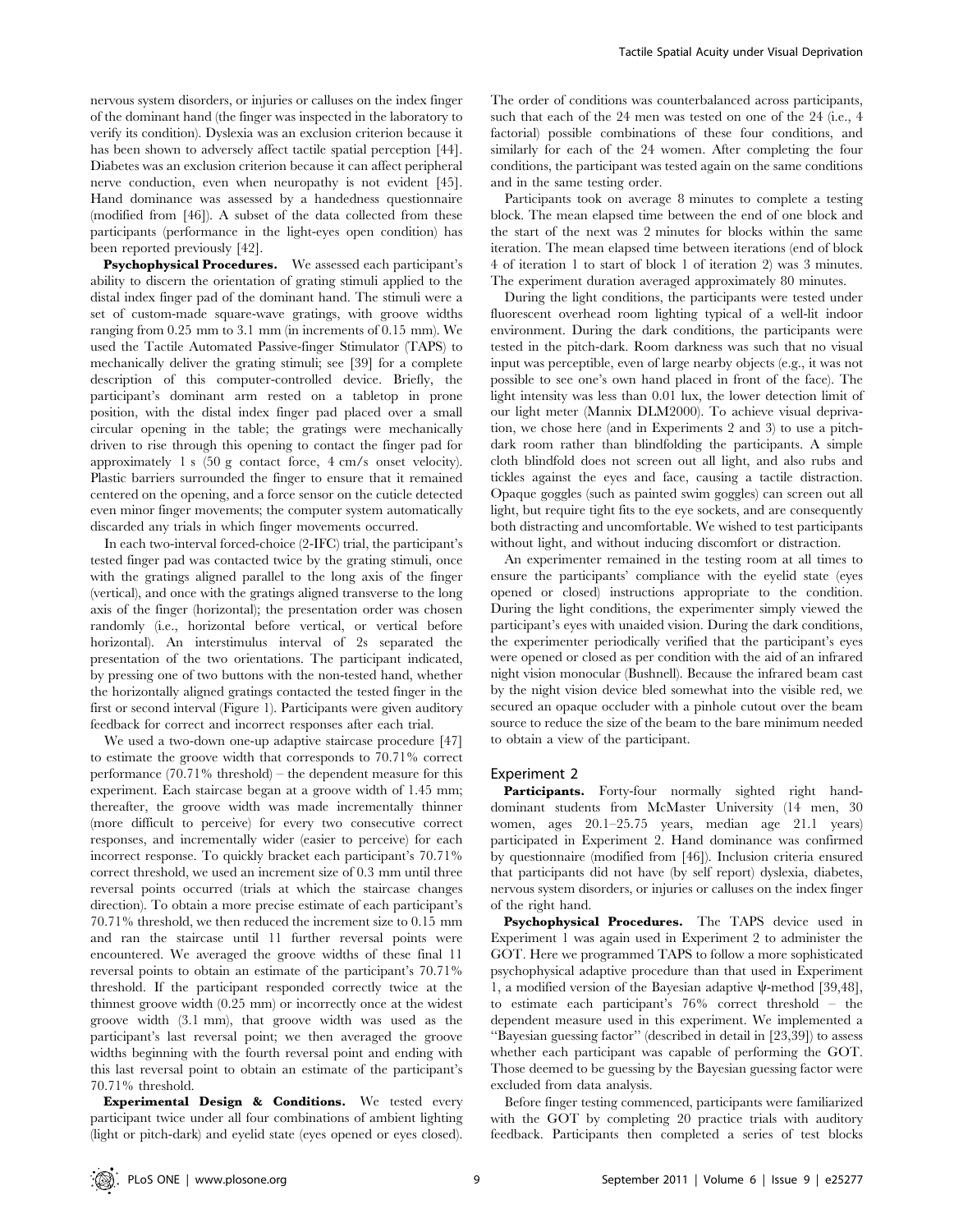consisting of 40 trials each (without auditory feedback). Participants were not blindfolded, nor were they instructed to close their eyes during the test blocks. Previous studies have shown that tactile acuity improves when the participant views the tested hand [49– 51]; therefore, we covered the participant's tested hand from view with a box (Figure 1) in order to avoid the possible confound that participants might perform better in the light – not because of differences between the light and dark conditions per se – but simply because they could view the back of their hand.

As in Experiment 1, participants were tested in the light (fluorescent overhead room lighting) and the pitch-dark  $\leq 0.01$ lux). Unlike in Experiment 1, the investigator did not remain in the testing room with the participants. Therefore, participants in the dark were required to put on light-occluding goggles for a brief period (approximately 2–3 minutes) as the experimenter entered the room to initialize the equipment before each stimulation block. Except for these very brief periods, the participants were not blindfolded.

Experimental Design & Conditions. Participants were assigned to one of four groups in pseudorandom order. Participants in the non-deprived group completed 10 test blocks in the light and were never visually deprived. Participants in the other three (visually deprived) groups completed two test blocks before (in the light) – to obtain baseline tactile acuity – and three test blocks after (in the light) experiencing a period of visual deprivation. The sequence of events during the visual deprivation period (in the pitch-dark) differed by visual deprivation group (Figure 4).

To investigate whether short-term visual deprivation alone improves tactile spatial acuity, as reported [35,36], we administered one test block after a 70-minute visual deprivation period to participants in the unstimulated group; these participants listened to music of their choice during the visual deprivation period.

To investigate whether and how tactile acuity changes over time with visual deprivation, we administered five test blocks during the visual deprivation period to participants in the repeatedly tested group.

To investigate whether unattended grating stimulation in the dark would improve tactile acuity, we administered four passive stimulation blocks followed by one test block during the visual deprivation period to participants in the passively stimulated group. These participants were instructed to ignore the grating stimuli contacting the finger during a passive stimulation block; during the passive stimulation, they listened to music of their choice. As in the test blocks, in each trial of a passive stimulation block the participant's tested finger was contacted with a grating twice, once oriented vertically and once horizontally (order chosen randomly). However, unlike during testing, the participant did not make any response (the computer program produced a sham response 700 ms after the end of stimulation, and the next trial therefore automatically commenced). The sequence of grating groove widths contacting the participant's finger in a passive stimulation block was the same sequence the participant experienced during the first or second test block, chosen randomly (if the participant had made a finger-movement error during the first or second test block, resulting in a discarded trial, the largest groove width in the stimulus set, 3.1mm, was given in its place during passive stimulation).

Participants took on average 7 minutes to complete a test or passive stimulation block; including set-up time by the experimenter, each block lasted approximately 9 minutes. Successive blocks were separated by 8-minute break periods during which participants were free to listen to music of their choice. For participants in the repeatedly tested and passively stimulated groups, the average elapsed time between the start of the initial block in the dark and the start of the final block in the dark was 68 minutes; participants in the unstimulated group sat in the dark for exactly 70 minutes before being tested. Participants in all three visually deprived groups remained in pitch-darkness during the break following the final testing block in the dark; these participants sat in a pitch-dark room for approximately 90 minutes (Figure 4).

#### Experiment 3

Participants. Sixty-six normally sighted right handdominant students from McMaster University (35 men, 31 women, ages 18.1–25.7 years, median age 19.5 years) participated in Experiment 3. The same qualification criteria and handedness questionnaire used in Experiment 2 were used here.

Psychophysical Procedures. The psychophysical procedures were identical to those used in Experiment 2.

Experimental Design & Conditions. To ensure participant alertness, we recruited participants in sets of three and encouraged conversation during the visual deprivation period. Each set of three was assigned to one of two groups in alternating order: nondeprived and visually deprived.

Every participant was tested three times. The first test block served as a measure of the participant's baseline tactile acuity. This was followed by a 110-minute conversation period during which participants talked with one another or with an experimenter. The conversation period was followed by a second test block, after which the participant left the laboratory to take a 120-minute break. Following the break, the participant returned to the laboratory to complete a final test block. Participants took on average 8 minutes to complete a test block.

Non-deprived participants were always in the light. Visually deprived participants were in the pitch-dark during the conversation period and while completing the second test block. The visually deprived participants were in the pitch-dark for an average duration of 120 minutes.

The test blocks were administered in a testing room, and the conversation period took place in a separate conversation room. Participants in each set of three were tested sequentially (Figure S1). It was therefore inevitable that, as participants rotated into the different phases of the experiment, the first and third participant would at different times be alone in the conversation room. To maintain participant alertness during these periods, the participant in the conversation room conversed by remote two-way audio either with the experimenter or with a fellow participant who was waiting outside the laboratory.

### Data Analysis

We performed analyses of variance (ANOVA) with SPSS v19 (IBM Corp., Somers, NY) for Macintosh, with an alpha-level of 0.05. The dependent measure used in the statistical analysis of Experiment 1 was the participant's 70.71% correct threshold, obtained using a two-down one-up staircase procedure [47]. The dependent measure used in the statistical analyses of Experiments 2 and 3 was the mean of the posterior PDF of the participant's 76% correct threshold, obtained using a modified version of the  $\psi$ method [39,48].

## Supporting Information

Figure S1 Sequence of events in Experiment 3. (A–C) The participants were tested sequentially in the testing room, and then seated sequentially in the conversation room. (D) Each participant